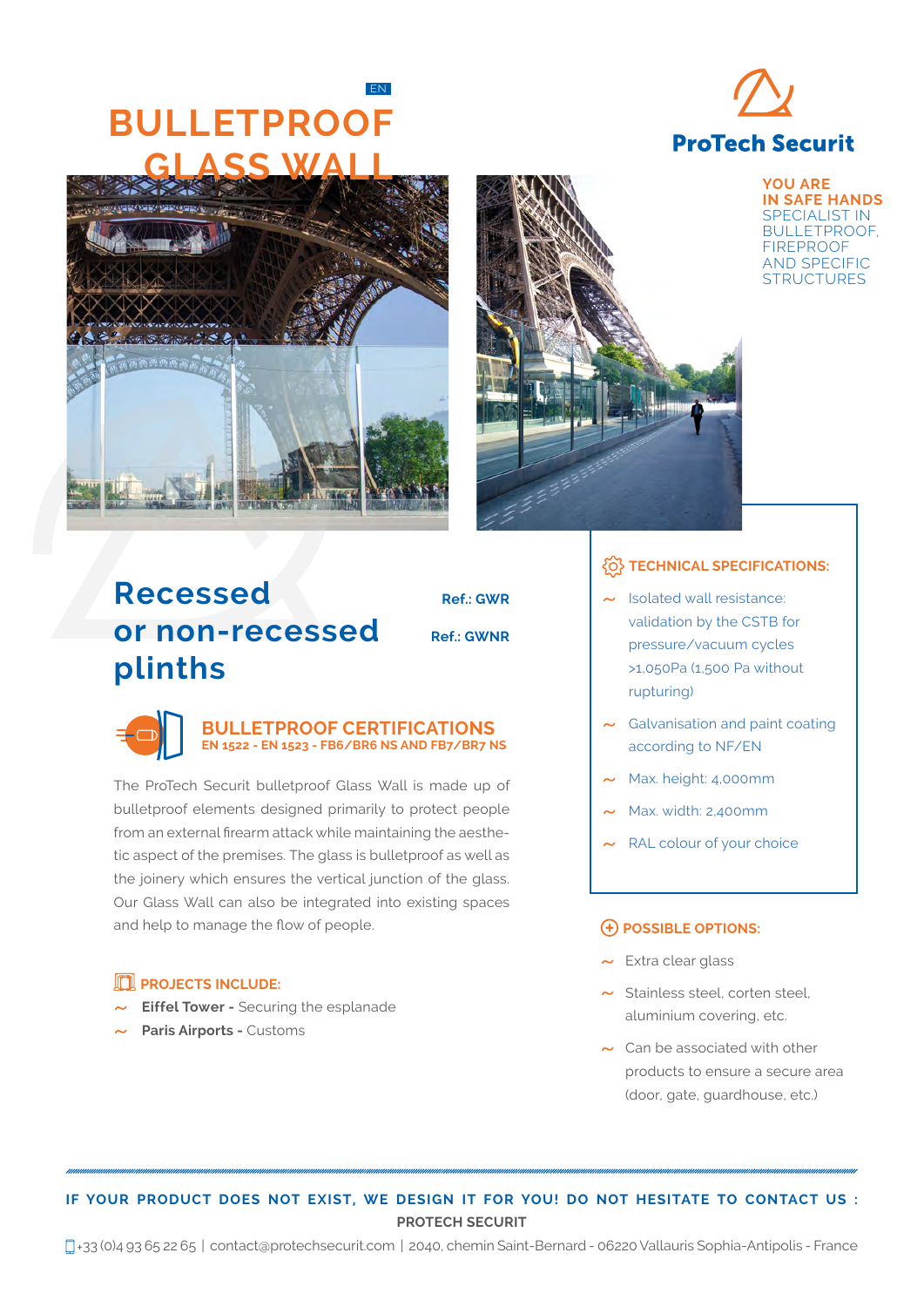## **FN BULLETPROOF GATES**







**YOU ARE IN SAFE HANDS**  SPECIALIST IN BULLETPROOF, FIREPROOF AND SPECIFIC **STRUCTURES** 

## **TECHNICAL SPECIFICATIONS:**

- **Hinged or sliding leaves**
- Custom-made
- Galvanisation and paint coating according to NF/EN
- 

#### **POSSIBLE OPTIONS:**

- $\sim$  Control system
- $\sim$  Extra clear glass
- $\sim$  Stainless steel, corten steel, aluminium covering, etc.
- $\sim$  Can be associated with other products to ensure a secure area (glass wall, door, guardhouse, etc.)

# **Single or double-leaf, hinged or sliding** Ref.: GV/GP

**BULLETPROOF CERTIFICATIONS**  $\sim$  RAL colour of your choice **EN 1522 - EN 1523 - FB4/BR4 TO FB7/BR7**

ProTech Securit bulletproof gates are designed to protect people from an external firearm attack while maintaining the functional and aesthetic aspect of the premises. Our gates can also be integrated into existing spaces, regardless of the height and width of the access (pedestrians, heavy vehicles, etc.). Our gates are also used in case of emergency evacuation.

## **PROJECTS INCLUDE:**

- **Eiffel Tower –** Securing the esplanade<br>**Military sites**
- $\sim$  Military sites<br> $\sim$  Embassies
- ˜ **Embassies**

## **IF YOUR PRODUCT DOES NOT EXIST, WE DESIGN IT FOR YOU! DO NOT HESITATE TO CONTACT US : PROTECH SECURIT**

+33 (0)4 93 65 22 65 | contact@protechsecurit.com | 2040, chemin Saint-Bernard - 06220 Vallauris Sophia-Antipolis - France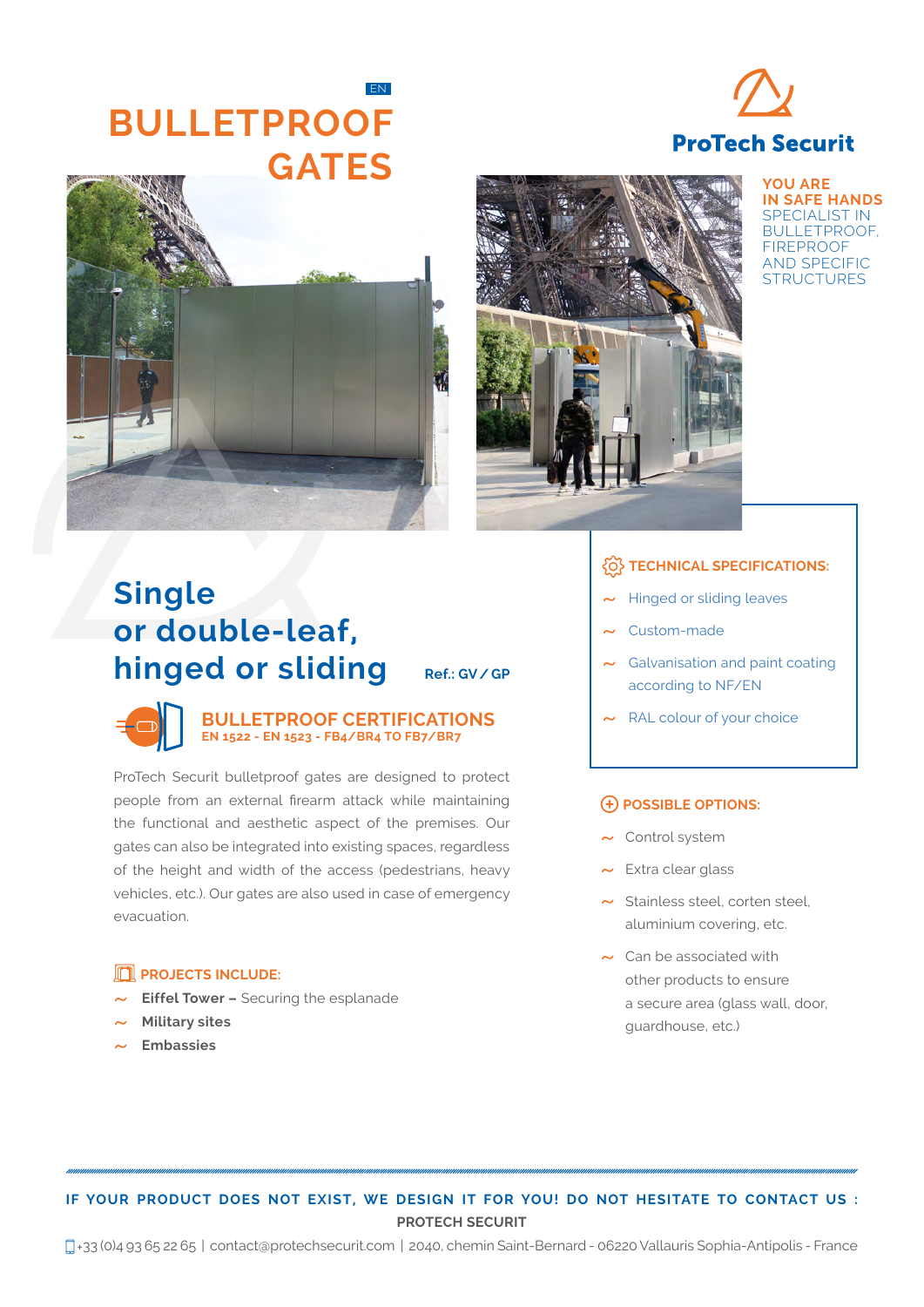## **FN BULLETPROOF DOORS**







**YOU ARE IN SAFE HANDS**  SPECIALIST IN BULLETPROOF, FIREPROOF AND SPECIFIC **STRUCTURES** 

# **Single Ref.: D1L or double-leaf Ref.: D2L doors**



## **BULLETPROOF CERTIFICATIONS EN 1522 - EN 1523 - FB4/BR4 NS TO FB7/BR7 NS THERMAL BREAK**

ProTech Securit bulletproof doors are designed to protect people from an external firearm attack while maintaining the functional and aesthetic aspect of the premises. Our doors can also be integrated into existing spaces, regardless of the height and width of the access, and help to manage the flow of people, including an emergency evacuation. ProTech Securit bulletproof doors are also burglar-resistant (depending on configuration) and insulated.

## **PROJECTS INCLUDE:**

- **Eiffel Tower –** Securing the esplanade<br>**Military sites**
- 
- ˜ **Military sites** ˜ **Football stadiums –** Securing VIP areas
- ˜ **Airports**

## **TECHNICAL SPECIFICATIONS:**

- Single / double leaf
- Custom-made
- Burglar proof<br>Thermal break
- $\sim$  Thermal break<br> $\sim$  Galvanisation at
- $\sim$  Galvanisation and paint coating<br>according to NF / EN according to NF / EN
- $\sim$  RAL color of your choice

#### **POSSIBLE OPTIONS:**

- $\sim$  Control system
- $\sim$  Extra clear glass
- $\sim$  Stainless steel, corten steel, aluminium covering, etc.
- ˜ Can be associated with other products to ensure a secure area (glass wall, gate, guardhouse, etc.)

## **IF YOUR PRODUCT DOES NOT EXIST, WE DESIGN IT FOR YOU! DO NOT HESITATE TO CONTACT US : PROTECH SECURIT**

+33 (0)4 93 65 22 65 | contact@protechsecurit.com | 2040, chemin Saint-Bernard - 06220 Vallauris Sophia-Antipolis - France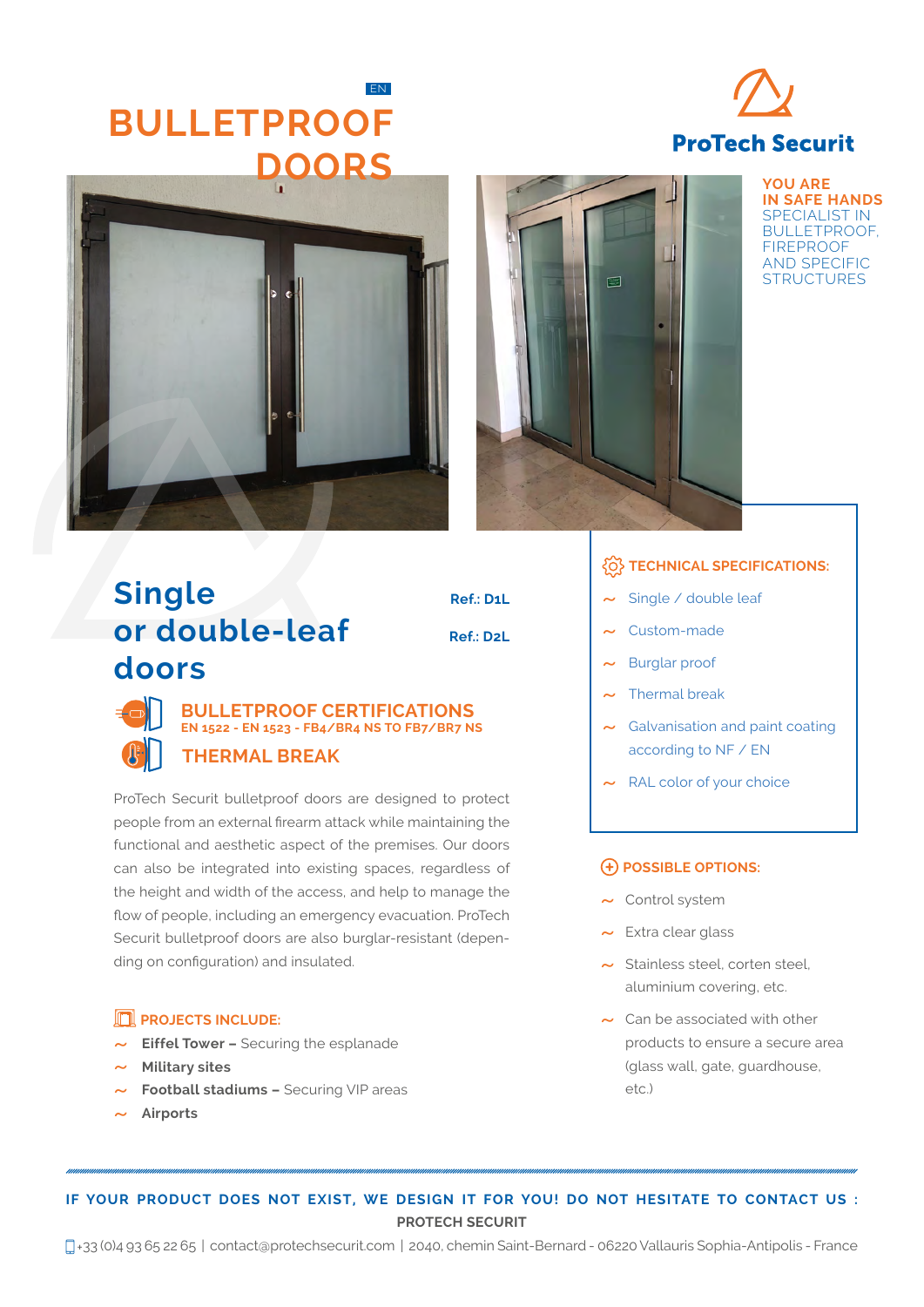## **FN BULLETPROOF WINDOWS**







**YOU ARE IN SAFE HANDS**  SPECIALIST IN BULLETPROOF, FIREPROOF AND SPECIFIC **STRUCTURES** 

# **Fixed, single or double-leaf, slinding, hopper window Réf.: W1L/W2L**



**BULLETPROOF CERTIFICATIONS EN 1522 - EN 1523 - FB4/BR4 NS TO FB7/BR7 NS FIRE-PROOF**

## **THERMAL BREAK**

ProTech Securit bulletproof windows are designed to protect people from an external firearm attack while maintaining the functional and aesthetic aspect of the premises. Our windows can also be integrated into existing spaces, regardless of the height and width. ProTech Securit bulletproof windows are also burglar proof (depending on configuration), fire-proof 1 hour (depending on configuration) and insulated.

## **PROJECTS INCLUDE:**

- ˜ **Military sites**
- 
- **Airports**
- ˜ **Airports** ˜ **Embassies**

### *<u>FO</u>* **TECHNICAL SPECIFICATIONS:**

- $\sim$  Fixed, single or double leaf. slinding, hopper window
- Custom-made
- **Burglar proof**
- Fire-proof EI60<br>Thermal break
- $\sim$  Thermal break<br> $\sim$  Galvanisation is
- $\sim$  Galvanisation and paint coating<br>according to NF/EN according to NF/EN
- $\sim$  RAL colour of your choice

#### **POSSIBLE OPTIONS:**

- 
- $\sim$  Extra clear glass<br> $\sim$  Stainless steel, corten steel. ˜ Stainless steel, corten steel, aluminium covering, etc.
- ˜ Can be associated with other products to ensure a secure area (glass wall, gate, guardhouse, etc.)

**IF YOUR PRODUCT DOES NOT EXIST, WE DESIGN IT FOR YOU! DO NOT HESITATE TO CONTACT US : PROTECH SECURIT**